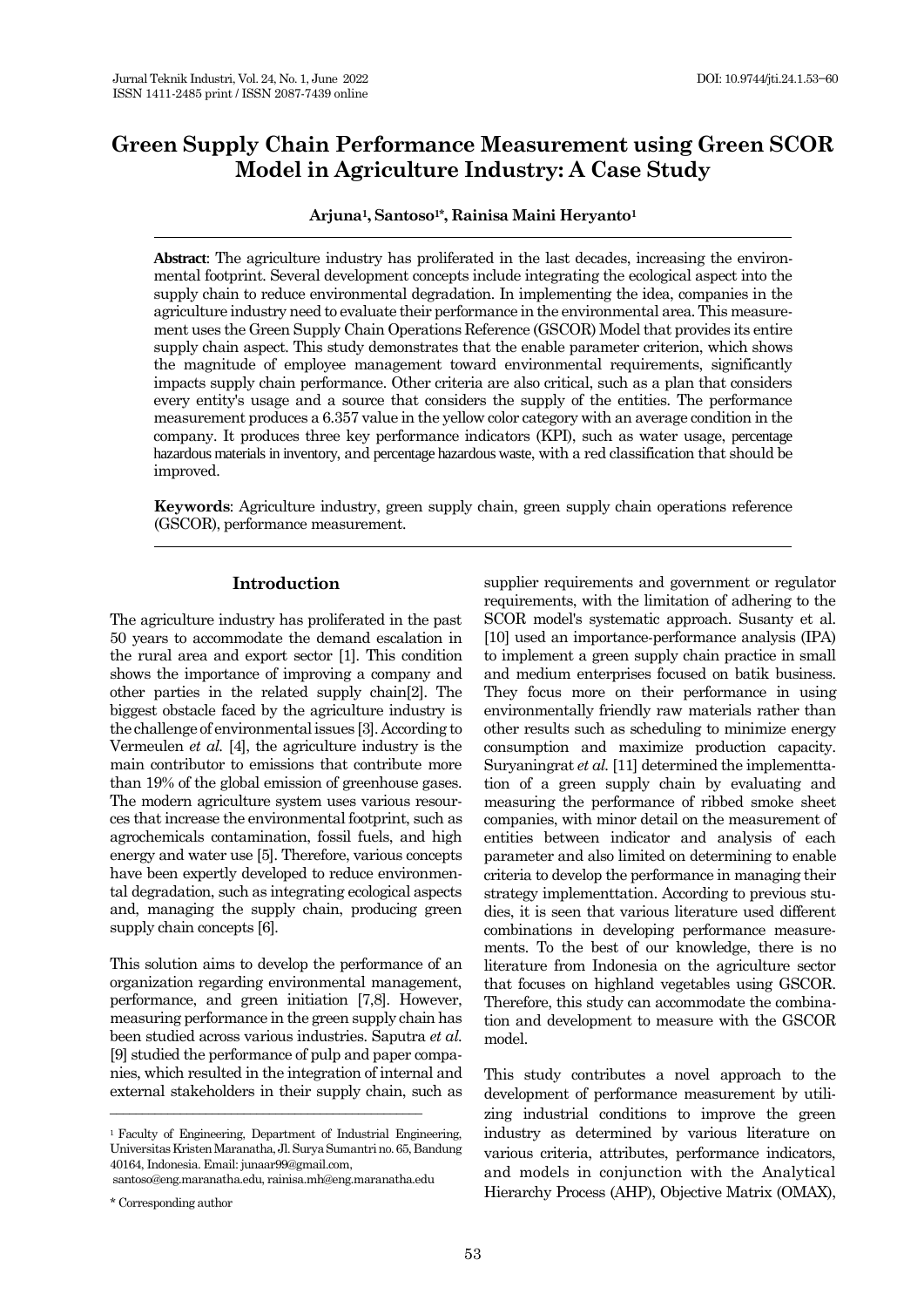and Traffic Light System (TLS). The new approach provides a priority scale, integrates all parameters with different purposes into one scale, and analyzes easier to classify priority categories for producing performance measurements in the highland vegetable industry. Furthermore, these method combinations are never used to measure the supply chain performance with the GSCOR approach.

This research was carried out in a company specializing in agriculture, specifically highland vegetables, and does seeding, cultivation, processing, and packaging, focusing on export markets such as Japan and Singapore. The company faces several challenges in the expert segment, which must meet requirements such as green businesses and green products. However, to ensure that the company's products and business processes meet the requirements, the organization must examine its operations through an ecological lens.

## **Methods**

This study used the conceptual framework design to examine the company's entire supply chain, including suppliers to the customer. Hence, the concept begins with collecting data, processing the data gradually, and constructing a conclusion.

## **Data Collection**

We collected the data via interviews and questionnaires, which produced qualitative and quantitative data. In the interview, we inquired about the industry's needs. We divided the questionnaires into several steps, such as scoring the importance of each parameter with pairwise comparison.

## **Systematic of Performance Measurement**

Step 1: Designing the Measurement Model

The GSCOR process is used to measure the environmental footprint based on the standards [\[8\]](#page-6-7). The first stage is designing the green requirement that considers industry, stakeholders, and literature review. Afterward, the green objectives are developed from the green requirements. The final stage is forming the criteria, attributes, and performance indicators that refer to each stakeholder's green objective using the GSCOR metric.

## Step 2: Determining the Weight of Parameter

The Analytical Hierarchy Process (AHP) technique is employed to provide weights and prioritize each criterion, attribute, and performance indicator [\[12\]](#page-6-11). Data processing using the AHP method is assisted by Expert Choice Software v.11, which helps to calculate the weighting stage.

|  |  | <b>Table 1. OMAX</b> categories |
|--|--|---------------------------------|
|--|--|---------------------------------|

| Color | Level of achievement | Category  |
|-------|----------------------|-----------|
|       | $8 - 10$             | Excellent |
|       | $3 - 7$              | Average   |
|       | $0 - 2$              | Poor      |

### Step 3: Scoring System

Objective Matrix (OMAX) is applied to generate the performance score and the index for each parameter [\[13\]](#page-6-12). OMAX connects every criterion on performance into a model [\[14\]](#page-6-13). In addition, the systematics of the OMAX method is first determined by setting a minimum level score, which will be the achievement of the minimum target in the performance indicators. After that, optimistic and pessimistic values or scores were assigned to determine a scale of 10 (Optimistic) and 0 (Pessimistic) in the OMAX metric.

We then defined the level of achievement from the current performance. Next, we deduced the score by multiplying the weight that we got from the AHP by the defined achievement level. The results are then identified using Traffic Light System (TLS) [\[15\]](#page-6-14) (see Tabel 1).

## **Results and Discussions**

This section shows the performance of designing a model for a scoring system. First, the model result was discussed for each stage, consisting of green requirement, green objective, and the GSCOR metrics. Then, the parameters were used to apply the weighting and scoring system to identify performance.

## **Green Requirements Identification**

Forming the green requirement consists of the needs of the industry that consider the environmental aspects. The requirements are determined by considering stakeholders in the supply chain and literature on measuring performance indicators, especially green areas. Defining the stakeholders will lead to the needs and consideration of measuring performance indicators.

## *Supplier*

(GR1) Environmentally friendly material or substance.

(GR2) Environmental Management System (EMS) or ISO 14001 certification.

## *Direct Employee*

(GR3) The employee's understanding of Standard Operation Procedure (SOP) in the assigned task. (GR4) Training on environmental aspects and job requirements.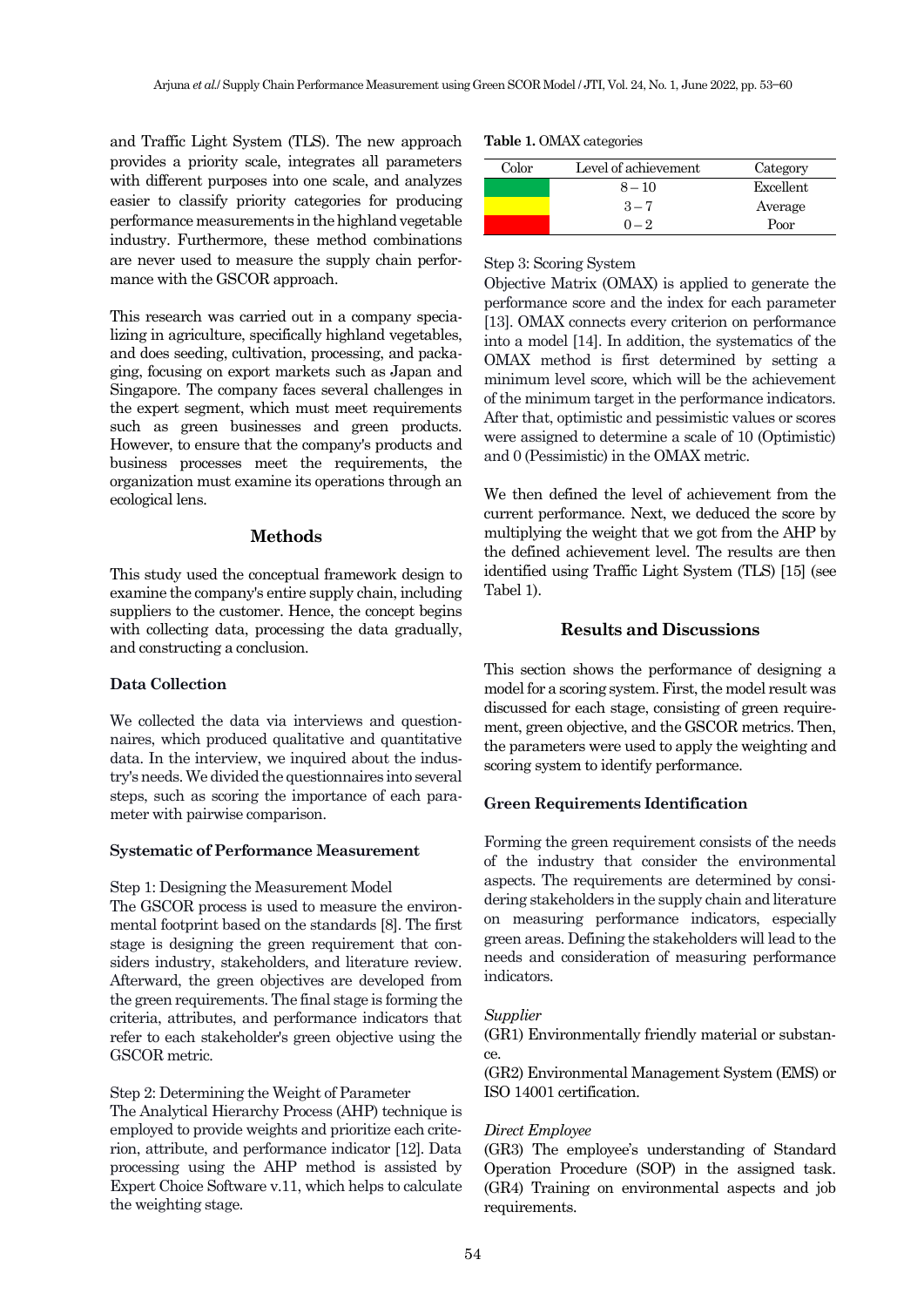| $\rm No$       | Green objective                                                            | Stakeholder                                                    | Realization of green<br>requirement          |
|----------------|----------------------------------------------------------------------------|----------------------------------------------------------------|----------------------------------------------|
|                | Selection of the right supplier according to<br>environmental friendliness | Purchasing                                                     | GR <sub>13</sub>                             |
| $\overline{2}$ | Environmentally fiendly supplier performance                               | Supplier, purchasing                                           | GR1, GR15                                    |
| 3              | Delivery with enviromental aspect                                          | Supplier, purchasing, logistic                                 | GR2, GR5, GR8, GR9, GR10,<br>GR14            |
| 4              | Minimize the use of hazardous materials                                    | Supplier, direct employee,<br>production, logistic, purchasing | GR1, GR4, GR5, GR6, GR7,<br>GR8, GR13        |
| 5              | Minimize the use of resources (material,<br>energy, fuel, water, etc)      | Supplier, overall unit in the<br>company                       | GR2, GR3, GR4, GR7, GR9,<br>GR11, GR12, GR14 |
| 6              | Minimization and handling of hazardous<br>waste                            | Supplier, direct employee,<br>production, logistic             | GR2, GR3, GR5, GR6, GR9                      |
| 7              | Reuse of resources                                                         | Overall unit in the company                                    | GR3, GR4, GR5                                |
| 8              | Worker training regarding green business<br>requirements                   | Direct employee, production,<br>logistic, purchasing           | GR3, GR5, GR7, GR9, GR14                     |
| 9              | Food safety                                                                | Supplier, production, logistic,<br>purchasing                  | GR1, GR2, GR5, GR6, GR7,<br>GR8, GR13        |

## **Table 2.** Green objective

#### **Table 3.** GSCOR metrics

| Criteria | Configuration                          | Attributes     | No             | Performance indicator                                                           | References |
|----------|----------------------------------------|----------------|----------------|---------------------------------------------------------------------------------|------------|
|          |                                        |                | 1              | Energy usage                                                                    | [18, 19]   |
| Plan     | Plan make, deliver                     | Reliability    | 2              | Water usage                                                                     | [19, 20]   |
|          |                                        |                | 3              | Fuel consumption                                                                | [16, 18]   |
|          |                                        |                | 4              | % Synthetic chemical usage                                                      | [9, 21]    |
|          |                                        |                | 5              | % Supplier with an EMS or ISO<br>14001 certification                            | [10, 22]   |
| Source   | Source stocked product                 | Reliability    | 6              | % of suppliers meeting<br>environmental metrics/criteria                        | $[22]$     |
|          |                                        |                | $\overline{7}$ | % of hazardous material in<br>inventory                                         | $[23]$     |
|          | Make to stock                          | Reliability    | 8              | % Material efficiency                                                           | [9, 11]    |
| Make     |                                        |                | 9              | % of recycleable product<br>waste/scrap from production                         | [19, 22]   |
|          |                                        |                | 10             | % Hazardous waste as % of total<br>waste                                        | $[9]$      |
|          |                                        |                | 11             | % Hazardous waste treatment                                                     | [11]       |
| Deliver  | Deliver stocked product                | Reliability    | 12             | % of vehicle fuel derived from<br>alternative fuels                             | $[9]$      |
|          |                                        | Reliability    | 13             | % of product return                                                             | $[22]$     |
| Return   | Return defective product               | Responsiveness | 14             | % of complaints regarding<br>missing environmental<br>requirements from product | [11, 20]   |
| Enable   | Manage supply chain<br>human resources | Assets         | 15             | % Employee trained on<br>enviromental requirements                              | [9, 18]    |

#### *Production*

(GR5) Managing Good Agricultural Practices (GAP). (GR6) Managing Hazard Analysis Critical Control Point (HACCP).

(GR7) Availability of technology to support cleaner production (GR7).

#### *Logistic*

(GR8) Availability of packaging materials and storage media for delivery by the terms and the required quantity.

(GR9) Cleaner warehouse operation.

(GR10) Complete shipping documentation and reliable information system.

## *Marketing*

(GR11) Legal and environmentally friendly requirements to minimize the number of customer complaints.

(GR12) Convenience administration (Document requirement, Estimate Time Arrival (ETA), etc.).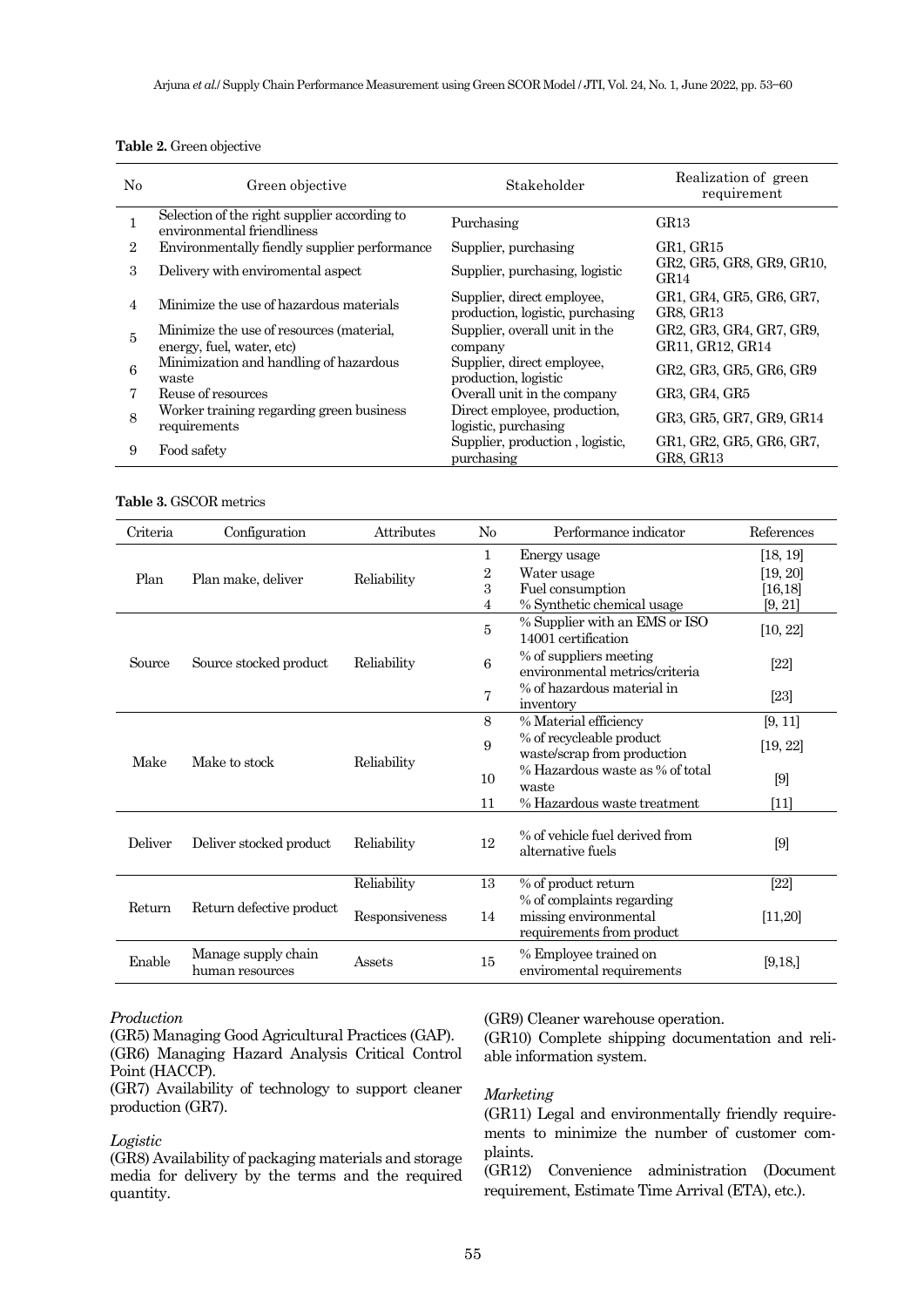#### *Purchasing*

(GR13) Purchase of environmentally friendly goods. (GR14) Reliable information system to procure goods. (GR15) Supplier monitoring.

## **Green Objectives Identification**

The green objective is defined by considering the correlation between the green requirements and the company's goal. The objective is to be achieved at a particular time, which could be different in various industries. For example, the stakeholders who need to purchase environmentally friendly goods set the objective to select the right supplier according to environmental friendliness. Table 2 illustrates the output of completing the green requirements to the green objectives.

## **Green Supply Chain Operations Reference Formulation Metrics**

The criteria, attributes, and performance indicators construction refer to each green objective for each stakeholder by considering the parameters in several previous case studies. One example is the construction of performance indicators of product returns. The product returns should meet the green objectives by ensuring food safety. Companies must also ensure production safety and environmentally friendly products. Additionally, we add the fuel consumption indicators to develop metrics as suggested by some literature (see Table 3). Fuel consumption, particularly fossil fuel consumption, is one of the factors contributing to agricultural emissions [\[16\]](#page-6-17). Therefore, reducing fossil fuel consumption will reduce emissions [\[17\]](#page-6-22). Finally, we include the enable criteria in the model to accommodate the human resources in the supply chain in the system [\[8\]](#page-6-7).

The green supply chain model is measured using the following metrics:

(KPI1) Energy usage is the total electricity used to produce products. Unit: kWh/ton [\[18,](#page-6-18)[19\]](#page-6-15)

(KPI2) Water usage is the total use of water to produce products. Unit: m3/ton [\[19](#page-6-15)[,20\]](#page-6-16)

(KPI3) Fuel consumption is the total use of fossil fuel, for example, solar, to deliver or produce products. Unit: liter/ton [\[16](#page-6-17)[,18\]](#page-6-18)

(KPI4) % Synthetic chemical usage is the percentage of total pesticides or other chemicals in the production system, such as controlling pests and washing products [\[9](#page-6-8)[,21\]](#page-6-19).

(KPI5) % Suppliers with an EMS or ISO 14001 are the portion of the overall supply companies with ecological accreditation [\[10](#page-6-9)[,22\]](#page-6-20).

| No | Green objective                                                               | Performance<br>indicator |
|----|-------------------------------------------------------------------------------|--------------------------|
| 1  | Selection of the right supplier<br>according to environmental<br>friendliness | KPI5                     |
| 2  | Environmentally fiendly supplier<br>performance                               | KPI6                     |
| 3  | Delivery with enviromental aspect                                             | KPI <sub>12</sub>        |
| 4  | Minimize the use of hazardous<br>materials                                    | KPI7                     |
|    |                                                                               | KPI1                     |
| 5  | Minimize the use of resources                                                 | KPI <sub>2</sub>         |
|    | (material, energy, fuel, water, etc)                                          | KP <sub>I</sub> 8        |
|    |                                                                               | KPI3                     |
|    |                                                                               | KPI4                     |
| 6  | Minimization and handling of                                                  | KPI10                    |
|    | hazardous waste                                                               | <b>KPI11</b>             |
| 7  | Reuse of resources                                                            | KPI9                     |
|    |                                                                               | KPI13                    |
| 8  | Worker training regarding green<br>business requirements                      | KPI15                    |
| 9  | Food safety                                                                   | KPI14                    |

(KPI6) % of suppliers meeting environmental metrics or criteria is the percentage of suppliers with environmentally friendly products or an agreement with the company [\[22\]](#page-6-20).

(KPI7) %Hazardous materials in inventory is the percentage of materials that are unable to be recycled and causing environmental damage [\[23\]](#page-6-21).

(KPI8) % Material efficiency is the percentage of raw material used in production [\[9](#page-6-8)[,11\]](#page-6-10).

(KPI9) % of recyclable product waste or scrap is the percentage of recycled products in production [\[22\]](#page-6-20)

(KPI10)% Hazardous waste as % of total waste is the percentage of hazardous waste such as chemical and non-recycled material [\[9\]](#page-6-8).

(KPI11) % Hazardous waste treatment is the percentage of recycled hazardous waste [\[11\]](#page-6-10).

(KPI12) % of vehicle fuel derived from alternative fuels is the percentage of total vehicles that are environmentally friendly [\[9\]](#page-6-8)

(KPI13) % of product return is the percentage of returns from the customer [\[22\]](#page-6-20).

(KPI14) % of complaints regarding missing environmental requirements from the product is the number of customer complaints regarding the environment [\[11](#page-6-10)[,20\]](#page-6-16)

(KPI15)% employee trained on environmental requirements is the percentage of the number of workers equipped with knowledge of environmental friendliness [\[18\]](#page-6-18).

Table 4 shows the structuring key performance indicators which fulfilled the green objective.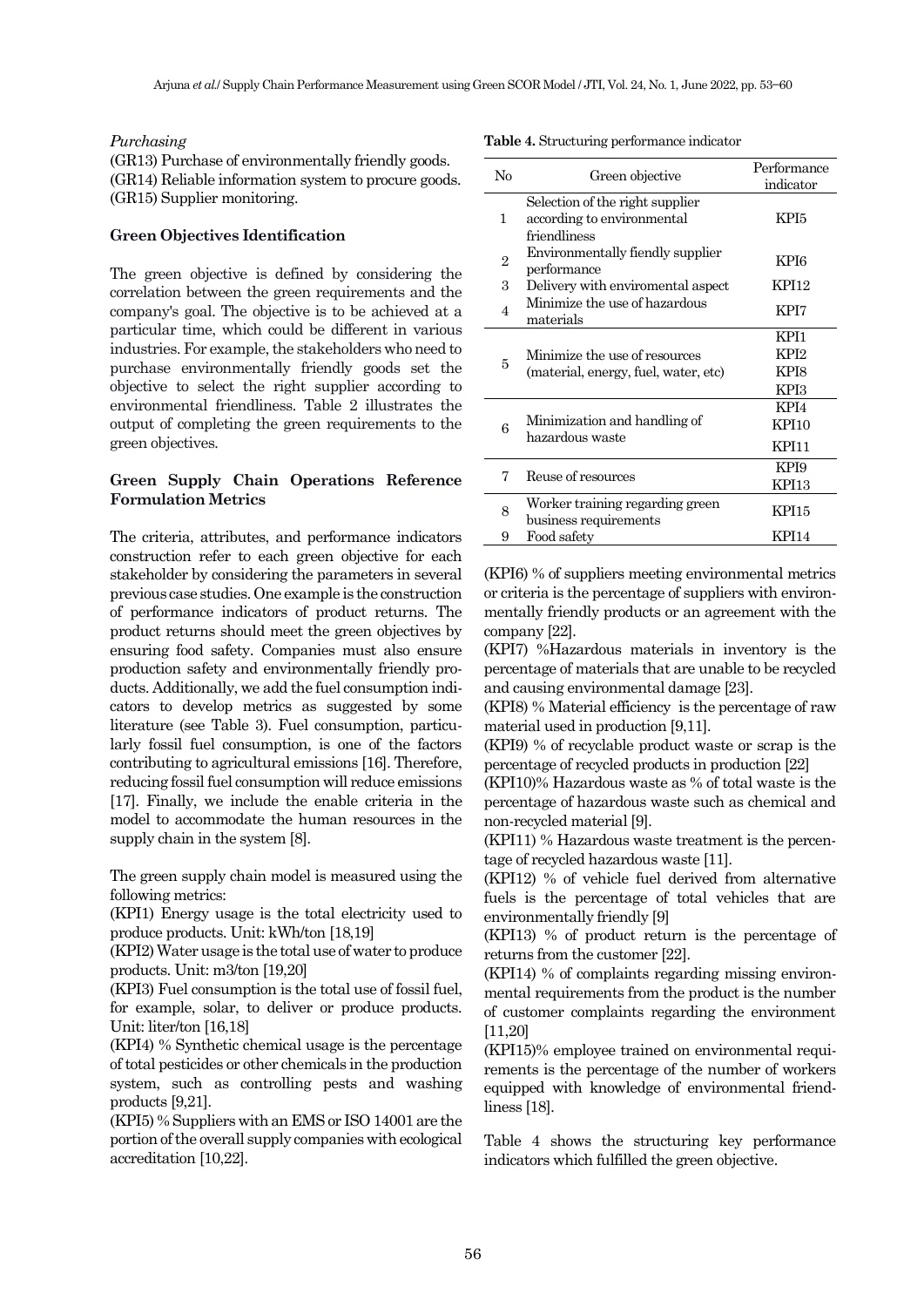

**Figure 1.** Hierarchy model

**Tabel 5.** The GSCOR Weight

| Criteria | Weight | Attributes     | Weight | Performance indicator | Weight | Total weight |
|----------|--------|----------------|--------|-----------------------|--------|--------------|
| Plan     | 0.190  | Reliability    |        | KPI1                  | 0.054  | 0.010        |
|          |        |                |        | KPI <sub>2</sub>      | 0.249  | 0.047        |
|          |        |                |        | KPI3                  | 0.105  | 0.020        |
|          |        |                |        | KPI4                  | 0.592  | 0.112        |
| Source   | 0.190  | Reliability    |        | KPI5                  | 0.091  | 0.017        |
|          |        |                |        | KP <sub>I6</sub>      | 0.091  | 0.017        |
|          |        |                |        | KPI7                  | 0.818  | 0.155        |
| Make     | 0.105  | Reliability    |        | KP <sub>I8</sub>      | 0.278  | 0.029        |
|          |        |                |        | KPI <sub>9</sub>      | 0.043  | 0.005        |
|          |        |                |        | KPI10                 | 0.251  | 0.026        |
|          |        |                |        | KPI11                 | 0.428  | 0.045        |
| Deliver  | 0.032  | Reliability    |        | KPI <sub>12</sub>     |        | 0.032        |
| Return   | 0.029  | Reliability    | 0.833  | KPI <sub>13</sub>     |        | 0.024        |
|          |        | Responsiveness | 0.167  | KPI14                 |        | 0.005        |
| Enable   | 0.453  | Assets         |        | KPI15                 |        | 0.453        |

#### **The GSCOR Metric Parameter Weight**

The weight of GSCOR metrics parameter is calculated via AHP (see Figure 1, for the AHP model). Table 5 exhibits the GSCOR metrics parameter weight. The weight shows that realizing governance planning and implementation is crucial in the supply chain process, including understanding each employee with green business and all aspects of the environmental area.

Furthermore, if the employee understands the requirement and implements a green system, it will bring the companies to achieve their objective in the environmental area. Meanwhile, the return criteria are the most overlooked among the other values shown to handle customers.

The weight of GSCOR metrics parameter is calculated via AHP (see Figure 1, for the AHP model). Table 5 exhibits the GSCOR metrics parameter weight. The weight shows that realizing governance planning and implementation is crucial in the supply chain process, including understanding each employee with green business and all aspects of the environmental area. Furthermore, if the employee understands the requirement and implements a green system, it will bring the companies to achieve their objective in the environmental area. Meanwhile, the return criteria are the most overlooked among the other values shown to handle customers.

#### **Scoring System**

The scoring system uses the OMAX and TLS methods to determine the score and value in the green supply chain performance [\[24\]](#page-6-23). The score is identified as the level of achievement to determine which parameters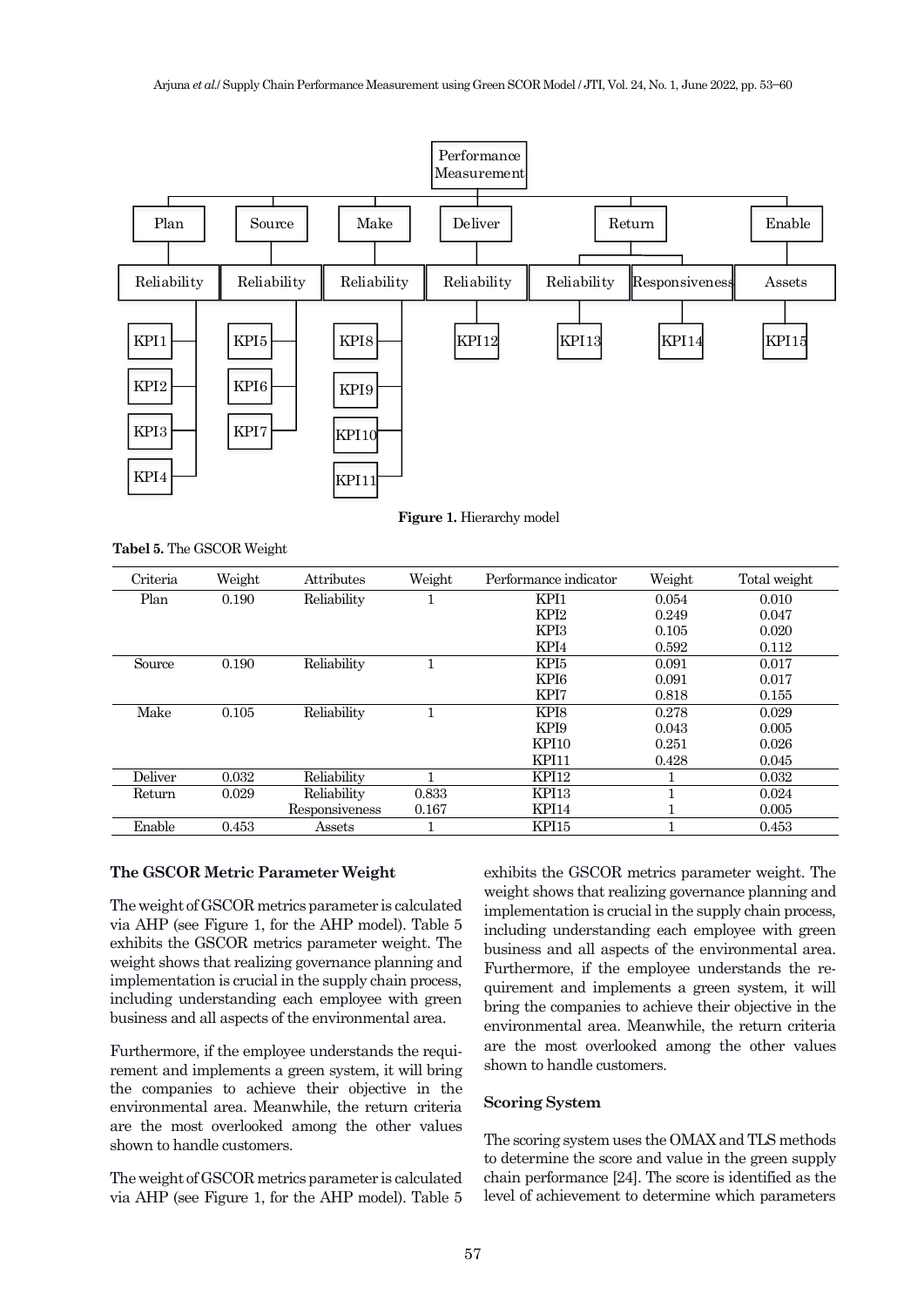meet the target at every level. The achievement level will be considered an element to be multiplied by the weight of parameters. The assessment weight in the OMAX technique incorporates input from the AHP method and will be calculated with the level of achievement (Score) to show the value of each parameter.

Table 6 presents the overall scoring stages, which were calculated using the OMAX method. Table 7 illustrates the scoring system with each parameter's level of achievement and value. For example, the KPI7 is colored red with a value of 0.233, indicating that the hazardous material in inventory is still at a higher number because it does not meet the minimum target for the created parameter. Another example is the KPI8 shown in yellow, with a value of 0.156 indicating efficiency in raw material usage; the number of the value meets the minimum of the target in the parameters.

**Table 6.** OMAX method on plan-criteria

| KPI         | 1      | $\overline{2}$ | 3      | 4      |
|-------------|--------|----------------|--------|--------|
| Performance | 225.13 | 210.00         | 92.91  | 98.82% |
|             | 10     | 213.87         | 190.00 | 83.62  |
|             | 9      | 215.48         | 191.42 | 84.94  |
|             | 8      | 217.08         | 192.85 | 86.27  |
|             | 7      | 218.69         | 194.28 | 87.59  |
|             | 6      | 220.30         | 195.71 | 88.93  |
| Scale       | 5      | 221.91         | 197.14 | 90.25  |
|             | 4      | 223.52         | 198.57 | 91.58  |
|             | 3      | 225.12         | 200.00 | 92.91  |
|             | 2      | 228.88         | 208.33 | 96.00  |
|             | 1      | 232.63         | 216.66 | 99.10  |
|             | 0      | 236.38         | 225.00 | 102.19 |
| Score       | 3      | 1.8            | 3      | 3      |
| Weight      | 0.010  | 0.047          | 0.020  | 0.112  |
| Value       | 0.031  | 0.085          | 0.060  | 0.337  |

**Table 7.** Scoring result

| Performance<br>indicator | Value | Level<br>achievement | Color |
|--------------------------|-------|----------------------|-------|
| KPI1                     | 0.031 | 3                    |       |
| KPI <sub>2</sub>         | 0.085 | 1.8                  |       |
| KPI3                     | 0.060 | 3                    |       |
| KPI4                     | 0.337 | 3                    |       |
| KPI5                     | 0.052 | 3                    |       |
| KPI6                     | 0.173 | 10                   |       |
| KPI7                     | 0.233 | 1.497                |       |
| KPI8                     | 0.156 | 5.333                |       |
| KPI9                     | 0.045 | 10                   |       |
| <b>KPI10</b>             | 0.035 | 1.333                |       |
| KPI11                    | 0.449 | 10                   |       |
| <b>KPI12</b>             | 0.097 | 3                    |       |
| KPI13                    | 0.024 | 10                   |       |
| <b>KPI14</b>             | 0.049 | 10                   |       |
| KPI15                    | 4.532 | 10                   |       |
| Total                    |       | $6.357\,$            |       |

Table 7 shows the overall score from each performance indicator, gives a value of 6.357, and is categorized as yellow. This result implies that the green supply chain is now in average performance. Of fifteen performance indicators, there are six performance indicators in the excellent or green category, six in the average or yellow category, and three in the poor or red category.

Several indicators need to be improved to achieve the objective (see Table 7). For example, The KPI7 is one of the red categories; it should be improved because of the poor performance of the parameter. Another example is the KPI8 (the indicator is yellow, with a value of 0.156). This value indicates efficiency in raw material usage; it meets the minimum of the target in the parameters. Furthermore, the value of KPI7 is higher than KPI8 because the company's goals are more focused on minimizing hazardous materials rather than considering the cost of material efficiency, and the company is still in the early stages of developping the parameters.

To improve the KPIs, which have red indicators, the company requires specifically handling hazardous material, such as using a material datasheet. The material can be substituted with more environmentally friendly materials such as green oil lubricants [\[25\]](#page-6-24) and biodegradable natural rubber latex gloves [\[26\]](#page-7-0). Additionally, the company also needs to control water waste. The water pinch analysis method can be added to calculate the minimal water requirement (MWR) and minimal effluent treatment (MET) [\[27\]](#page-7-1).

## **Conclusion**

This study finds that the enable criteria are critical parameters. Those criteria support the governance planning to achieve the green supply chain concept, particularly in the highland vegetable industries. Other criteria, such as plan and source, are also critical in supplementing the current performance measurement.The performance assessment using the GSCOR model is in yellow (average category) with a value of 6.357. It requires improvement on numerous prioritized metrics that will change how business processes in agriculture address environmental challenges. The performance measurement metrics in other similar companies may differ, but this study is intended to serve as a reference for developing performance metrics. The future research will include other standardization indicators such as ISO 14001 or export standardization from specific locations that have prioritized green industries.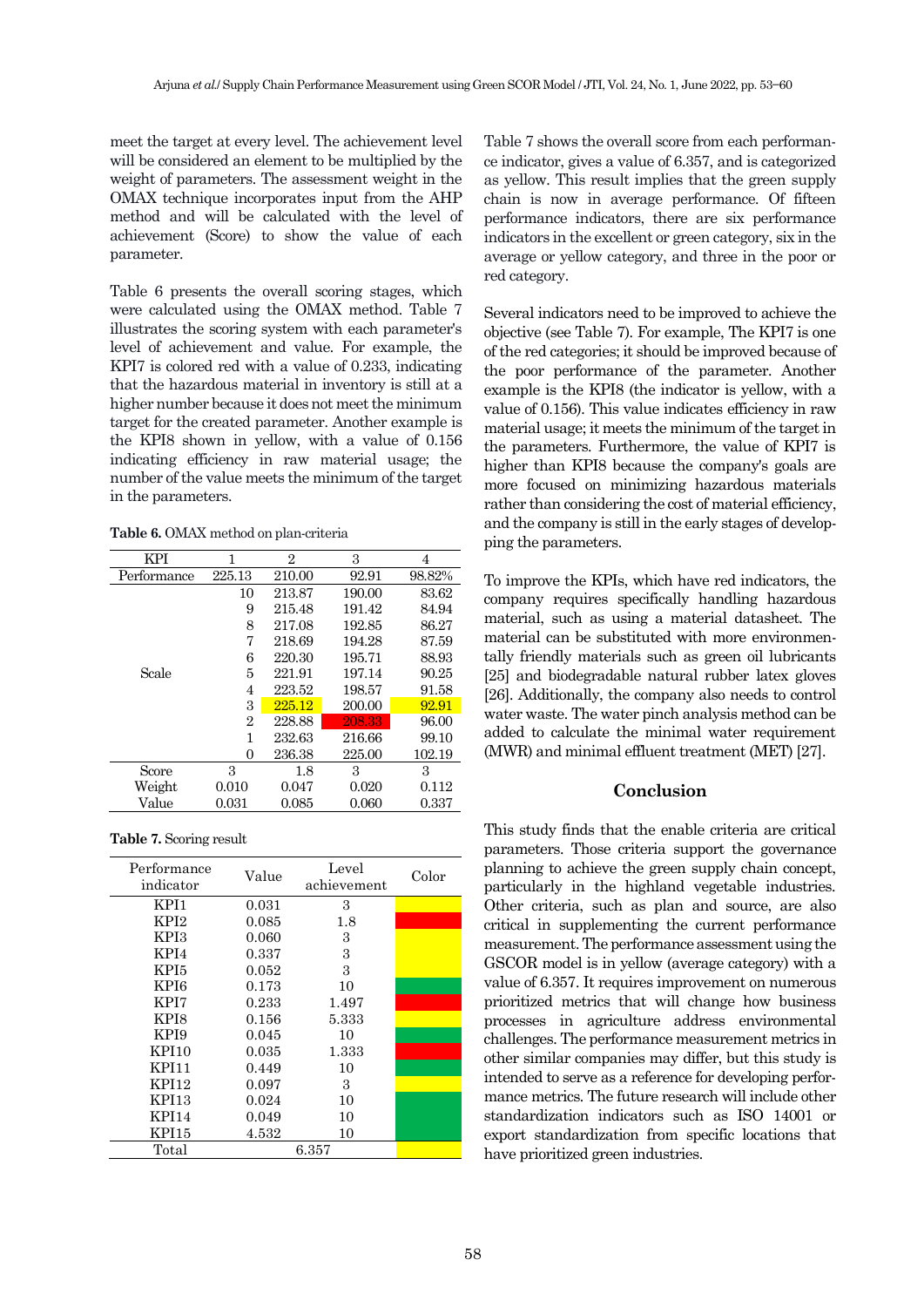### **References**

- <span id="page-6-0"></span>1. Grodek-Szostak, Z., Malik, G.,Kajrunajtys, D., Szelag-Sikora, A., Sikora, J., Kubon, M., Niemiec, M., and Kapustan-Duch, J., Modeling the Dependency between Extreme Prices of Selected Agricultural Products on The Derivatives Market Using The Linkage Function, *Sustainability*, 11(4144) , 2019, pp. 71–84.
- <span id="page-6-1"></span>2. Liputra, D. T., Santoso, S., and Susanto, N.A., Pengukuran Kinerja Rantai Pasok dengan Model Supply Chain Operations Reference (SCOR) dan Metode Perbandingan Berpasangan, *Jurnal Rekayasa Sistem Industri*, 7(2), 2018, p. 119-125.
- <span id="page-6-2"></span>3. Ait El Mekki, A., and Ghanmat, E., The Challenges of Sustainable Agricultural Development in Southern and Eastern Mediterranean Countries: The Case of Morocco, *Sustainable Agricultural Development,* 2015 ,pp. 65-82.
- <span id="page-6-3"></span>4. Vermeulen, S. J., Campbell, B. M., and Ingram, J. S. I. , Climate Change and Food Systems, *Annual Review of Environment and Resources,* 37, 2012, pp. 195-222.
- <span id="page-6-4"></span>5. Miranda-Ackerman, M.A., Azzaro-Pantel, C., Aguilar-Lasserre, A.A., A Green Supply Chain Network Design Framework for the Processed Food Industry: Application to the Orange Juice Agrofood Cluster, *Computers & Industrial Engineering*, 109, 2017,pp. 369-389.
- <span id="page-6-5"></span>6. Achillas, C., Bochtis, D., Aidonis, D., and Folinas D., *Green Supply Chain Management*. Routledge, 2018.
- <span id="page-6-6"></span>7. Cash, R., and Wilkerson, T., Green SCOR Developing a Green Supply Chain Analytical Tool, 2003.
- <span id="page-6-7"></span>8. APICS, Supply Chain Operations Reference Model, Supply Chain Council, 2011.
- <span id="page-6-8"></span>9. Saputra, H., and Fithri, P., Perancangan Model Pengukuran Kinerja Green Supply Chain Pulp dan Kertas, *Optimasi Sistem Industri*, 11(1), 2016, pp.193–202.
- <span id="page-6-9"></span>10.Susanty, A., Santosa, H., and Tania, F., Penilaian Implementasi Green Supply Chain Management di UKM Batik Pekalongan dengan Pendekatan GreenSCOR, *International Journal Agile Systems and Management*, 16(1), 2017, pp. 55-63.
- <span id="page-6-10"></span>11.Suryaningrat, I. B., Rezky, E., and Novita, E., Penerapan Metode Green Supply Chain Operation Reference (GSCOR) pada Pengolahan Ribbed Smoke Sheet (RSS) (Studi Kasus Di PTPN XII Sumber Tengah Silo, Jember), *Jurnal Teknologi Industri Pertanian*, 15(1), 2021, pp. 272–283.
- <span id="page-6-11"></span>12.Saaty, T. L., Fundamentals of the Analytic Hierarchy Process, *The Analytic Hierarchy Process in Natural Resource and Environmental Decision Making,* 3, 2001, pp. 15–35.
- <span id="page-6-12"></span>13.Aliafari, N., Suryoputro, M. R. and Rahman, N. M., Productivity Analysis on Batik Production Line Using Objective Matrix (OMAX) Method, *Industrial Engineering Management System*, 18(4), 2019, pp. 726–734.
- <span id="page-6-13"></span>14.Wibowo, M. A., and Sholeh, M. N., The Analysis of Supply Chain Performance Measurement at Construction Project, *Procedia Engineering*, 125, 2015, pp. 25–31.
- <span id="page-6-14"></span>15.Mukharromah, I. N., Deoranto, P., Mustaniroh, S. A. and Sita, K., Analisis Pengukuran Kinerja Perusahaan Dengan Metode Green Supply Chain Management ( GSCM ) di Unit Bisnis Teh Hitam, *Jurnal Penelitian Teh dan Kina*, 20(1), 2017, pp. 48–58.
- <span id="page-6-17"></span>16.Jaiswal, B., and Agrawal, M., *Carbon Footprints of Agriculture Sector*. 2020.
- <span id="page-6-22"></span>17.Gerber, P., Steinfeld, H., and Henderson, B., *Tackling Climate Change through Livestock: A Global Assessment of Emissions and Mitigation Opportunities*, 2013.
- <span id="page-6-18"></span>18.Susanty, A., Hidayatika, S.R.P.N. and Jie, F., Using GreenSCOR to Measure Performance of The Supply Chain of Furniture Industry, *International Journal Agile Systems and Management*, 9(2), 2016, pp.89–113.
- <span id="page-6-15"></span>19.Mustaniroh, S. A., Alvian, Z., Kurniawan, F., and Deoranto, P., Evaluasi Kinerja pada Green Supply Chain Management Susu Pasteurisasi di Koperasi Agro Niaga Jabung, *Jurnal Teknologi dan Manajemen Agroindustri*, 8(1), 2019, pp. 57– 66.
- <span id="page-6-16"></span>20.Pulansari, F., and Putri, A., Green Supply Chain Operation Reference (Green SCOR) Performance Evaluation (Case Study: Steel Company), *Journal of Physics: Conference Series*, 1569(3), 2020.
- <span id="page-6-19"></span>21.Nicolopoulou-Stamati, P., Maipas, S., Kotampasi, C., Stamatis, P., and Hens, L., Chemical Pesticides and Human Health: The Urgent Need for a New Concept in Agriculture, *Frontiers Public Health*, 4, 2016, pp. 1–8.
- <span id="page-6-20"></span>22.Tundys, B., and Wiśniewski, T., The Selected Method and Tools for Performance Measurement in The Green Supply Chain-Survey Analysis in Poland, *Sustainability*, 10(2), 2018, pp. 1–26.
- <span id="page-6-21"></span>23.Lestari, F., and Dinata, R. S., Green Supply Chain Management untuk Evaluasi Manajemen Lingkungan Berdasarkan Sertifikasi ISO 14001, *Jurnal Teknologi dan Manajemen Agroindustri*, 8(3), 2019, pp. 209–217.
- <span id="page-6-23"></span>24.Alda, T., Siregar, K., and Ishak, A., Analisis Sistem Pengukuran Kinerja Dengan Metode Integrated Performance Measurement Systems pada PT. X, *Jurnal Teknik Industri USU*, 2(1), 2013, pp. 37– 41.
- <span id="page-6-24"></span>25.Karmakar, G., Ghosh, P., and Sharma, B.K., Chemically Modifying Vegetable Oils to Prepare Green